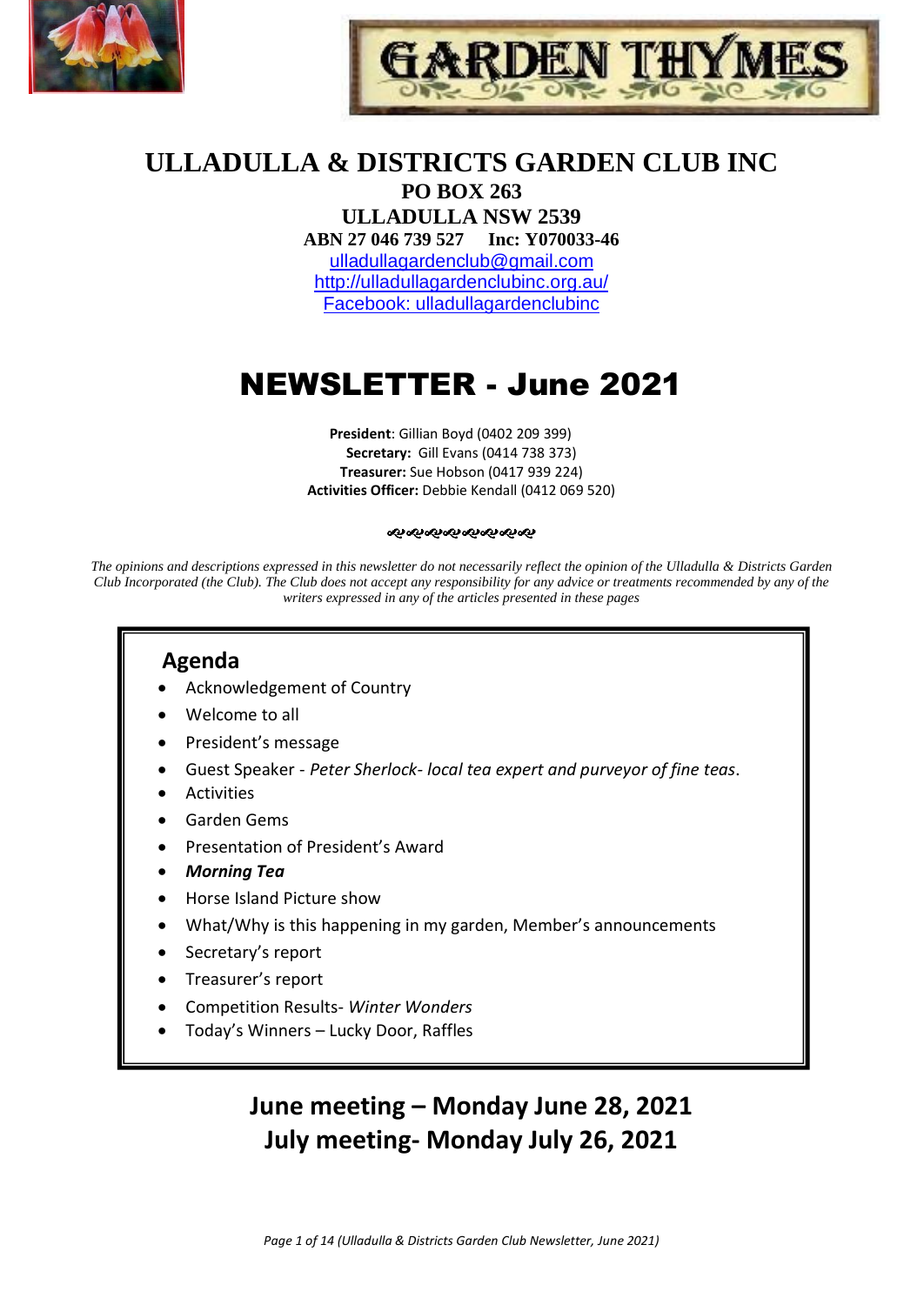### **New Members**

Please welcome new members: **Kay Bryant, Margie O'Gara, and Ronnie King**

જાજાજાજાજાજાજાજા

### **Get Well Messages**

If you are aware of a member who is not well, or needs cheering up, **please let Sue McMahon know on 4455 2739**

#### જાજાજાજાજાજાજાજા

### **Banking Information**

If you would prefer to pay electronically for membership or trips etc. you can - details as follows:

## **BSB 062-646 Account No 00900912**

#### **Please ensure you enter your surname and what the money is for in the description space i.e. Keegan, Fees**

#### ೲೲೲೲೲೲೲೲ

### **Contact Details**

If you have recently changed your address, telephone number or email address, please ensure that you let a committee member know. This will ensure that you will receive your newsletter via email if you have requested this. All personal details are kept strictly confidential.

#### જાજાજાજાજાજાજાજ

### **Morning Tea**

**Please think about bringing your own mug for m/tea** – this not only helps with the environment but also keeps our costs to a minimum. A mug with a lid would work best, as this would alleviate spillage and a possible injury. If you do use a disposable cup, please make sure you put it in the bin before you leave. We have had a lot of spills while packing up when cups are left on the floor.

#### ઌ૰ઌઌઌઌઌઌઌઌ

### **Insurance**

Please note that guests, (non-members), are not covered by the Club's Group Personal Accident Policy on coach trips, therefore, these are restricted to financial members only.

#### જાજાજાજાજાજાજાજા

### **Newsletter**

Will be distributed to members via email each month. Now that we are back meeting again, those members who had their newsletter posted or hand delivered to them during 2020 will now need to collect their copy from the front desk when they come to the meeting.

#### ઌ૰ઌ૰ઌ૰ઌ૰ઌ૰ઌ૰ઌ

## **Propagation Group – 3rd Tuesday of the month (note change of day)**

Next meeting – July 20 at Merilyn's house.

ઌ૰ઌ૰ઌ૰ઌ૰ઌ૰ઌ૰ઌ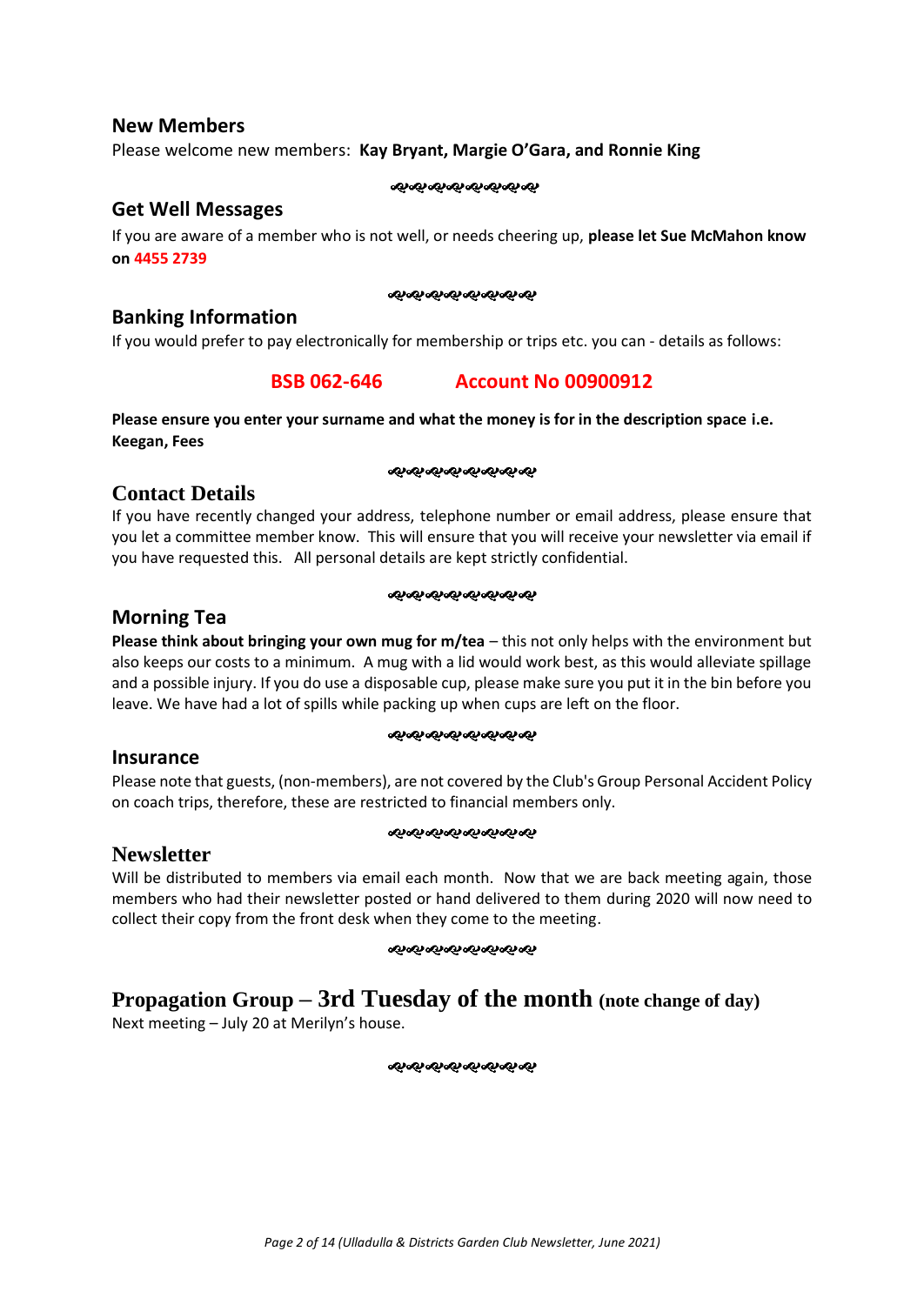## **President's Message**

I hope you have managed to stay warm in this recent bout of cold, windy weather. As a former Canberran I should be inured to the cold, but I have discovered that one's tolerance of cold weather is shaken off as quickly as the aroma of mothballs from one's winter coat. It is a lot easier to stay inside out of the wind than to be outside doing the winter garden jobs.

The June meeting is our annual birthday meeting. We missed out last year but this year we will have all the ingredients of a traditional Garden Club birthday celebration including presentation of the President's Award and a celebratory Covid-safe cake. The President's Award skipped a year in 2020. There is not much point in rewarding members who have contributed an extraordinary effort to the vibrancy of our club, if their fellow members are not around to congratulate and thank them for their contribution. Traditionally at the birthday celebration, we also present awards to our members who have maintained their membership for 20 years but this year there is no-one who has reached that particular milestone.

Since the May edition of *Garden Thymes* was distributed, two small busloads of lucky Ulladulla Garden Club members visited Horse Island. What a treat! It is a truly magnificent and innovative garden, in a very beautiful setting. For me, it was like visiting an Art Gallery; after a while my head is in sensory overload, and it is difficult to fully appreciate the beauty and creativity before me. If you were not able to come, we have a Horse Island picture show to present at our next meeting. There is also a magnificent book written by the owner of Horse Island, Christina Kennedy that you can purchase for \$80. But, you must order and pay for it at the June meeting or transfer \$80 online before the meeting and send an email to [ulladullagardenclub@gmail.com](mailto:ulladullagardenclub@gmail.com) to order your copy. Christina will deliver the books next time she is travelling south through Ulladulla on her way from Sydney to Horse Island, and we are not sure when that will be.

Did you know we have our own Q&A each meeting? It's not very high tech, you simply write down any questions you may have and/or include any plant cutting you have questions about and put it in our Q&A box which sits on the table where you pay for Trading Table plants, ie just near the door that leads into the back yard of the meeting venue. After Morning Tea, we will open-up the Q&A box and invite the gardeners present to answer the questions in the Q&A box. You can also send your questions and any relevant photos to [ulladullagardenclub@gmail.com](mailto:ulladullagardenclub@gmail.com) and we will include those in the Q&A segment.

Also, don't forget that we all enjoy reading members' stories and tit- bits in the *Garden Thymes*. Your stories make our newsletter special and a joy to read so please keep those stories and photos coming. Send your contribution to [ulladullagardenclub@gmail.com](mailto:ulladullagardenclub@gmail.com) or talk to our hardworking editor Ann about submitting a story on actual paper and written with a pen.

The Propagation Group is looking for gardens to visit. If you have plants you would like to share with the Club but don't have the time or inclination to propagate the plants yourself, our small group of friendly propagators would enjoy spending an hour or so in your garden, clipping bits here and there to propagate and eventually sell on the Trading Table. You may also like to join our little group. It is very casual and pleasant. We meet on the third Tuesday of the month from 1.30 to about 3 pm and spend time looking at plants and learning how to propagate them while actually producing new plants for our own gardens and for sale. Let me know if you would like to be added to our mailing list.

Happy winter gardening!

Gillian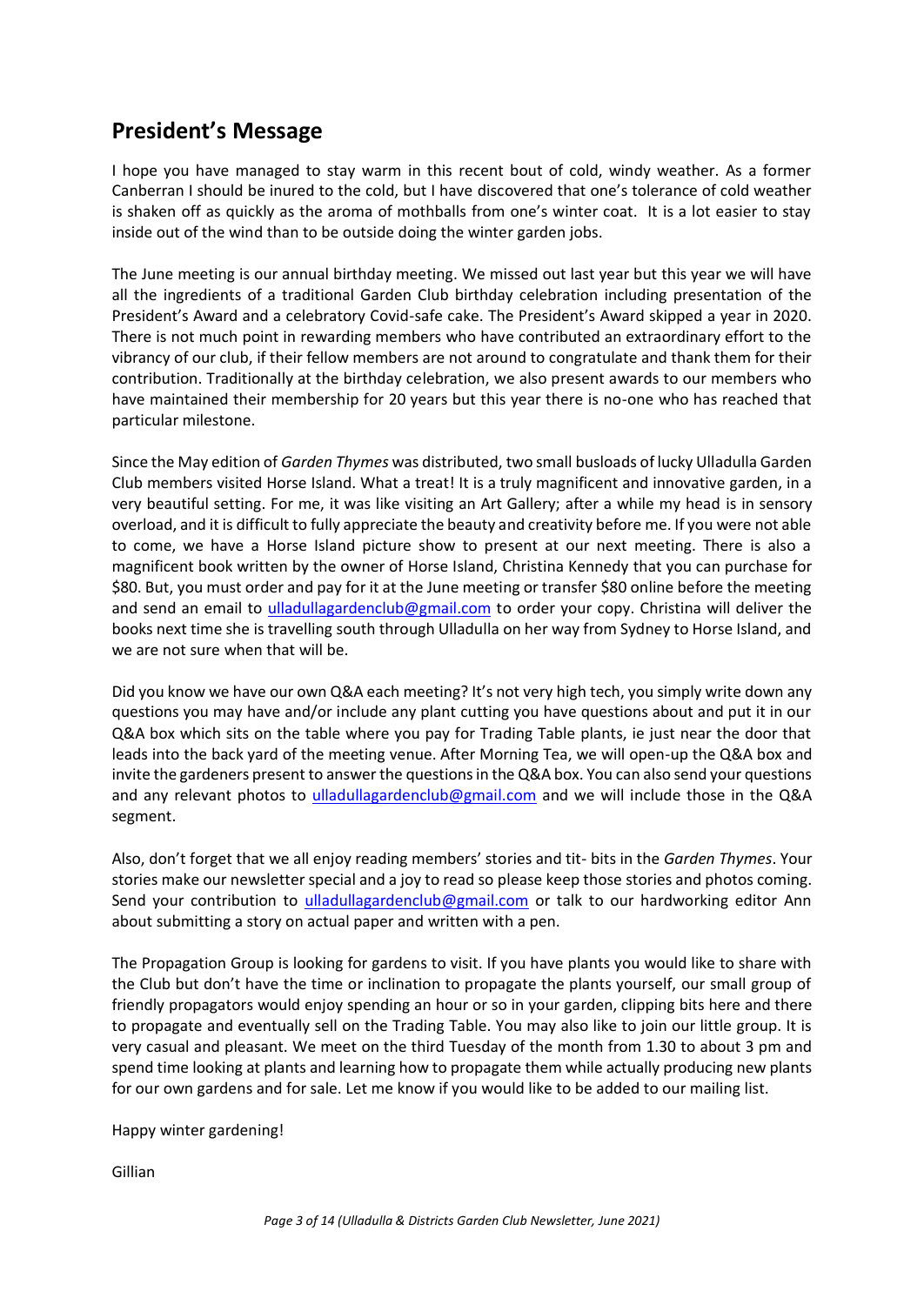## **Keeping everyone COVID safe for our meetings**

At our monthly meetings, we must make sure everyone is protected and safe from COVID infection. It is frustrating but essential that we all closely observe the following rules:

- Please do not come to the meeting if you are feeling unwell.
- Bring your own pen.
- Before entering the venue, register with the Services NSW app using the Church's QR code. If you do not have a smartphone, you can manually record your details.
- Committee members will take your contributions for the Garden Gems, Competition and Trading tables and deliver them for you.
- Once you are inside the venue go to the Welcome Table as usual to record your attendance. This is for insurance purposes.
- After recording your attendance, move around the room in a clockwise direction to get your raffle tickets and view the Garden Gems, Competition and Trading table. The library will not be operating.
- Once you are seated, please remain in your seat until Morning Teatime.
- Morning tea will be served individually from the serveries in the kitchen.
- You may prefer to use your own mug otherwise all tea and coffee will be served in polystyrene cups. Biscuits will be served in individually wrapped packets.
- Hand sanitisers will be located at the entry and at strategic points in the meeting area. Please sanitise your hands regularly.
- COVID Monitors will circulate around the room to make sure we all observe social distancing.
- And please, no singing and dancing!

ઌ૰ઌ૰ઌ૰ઌ૰ઌ૰ઌ

## **Finance Report for May 2021**

| Funds held at CBA as at April 30, 2021 | \$28481.18 |
|----------------------------------------|------------|
| Bendigo Bank Term Deposit              | \$7249.24  |
| Income                                 | \$4099.70  |
| Expenditure                            | \$1518.37  |
| Cash Book balance as of May 31, 2021   | \$31062.51 |
| 'Student' account                      | \$2676.28  |

### **If you have any questions regarding the above, please contact Sue Hobson**

ೲೲೲೲೲೲೲ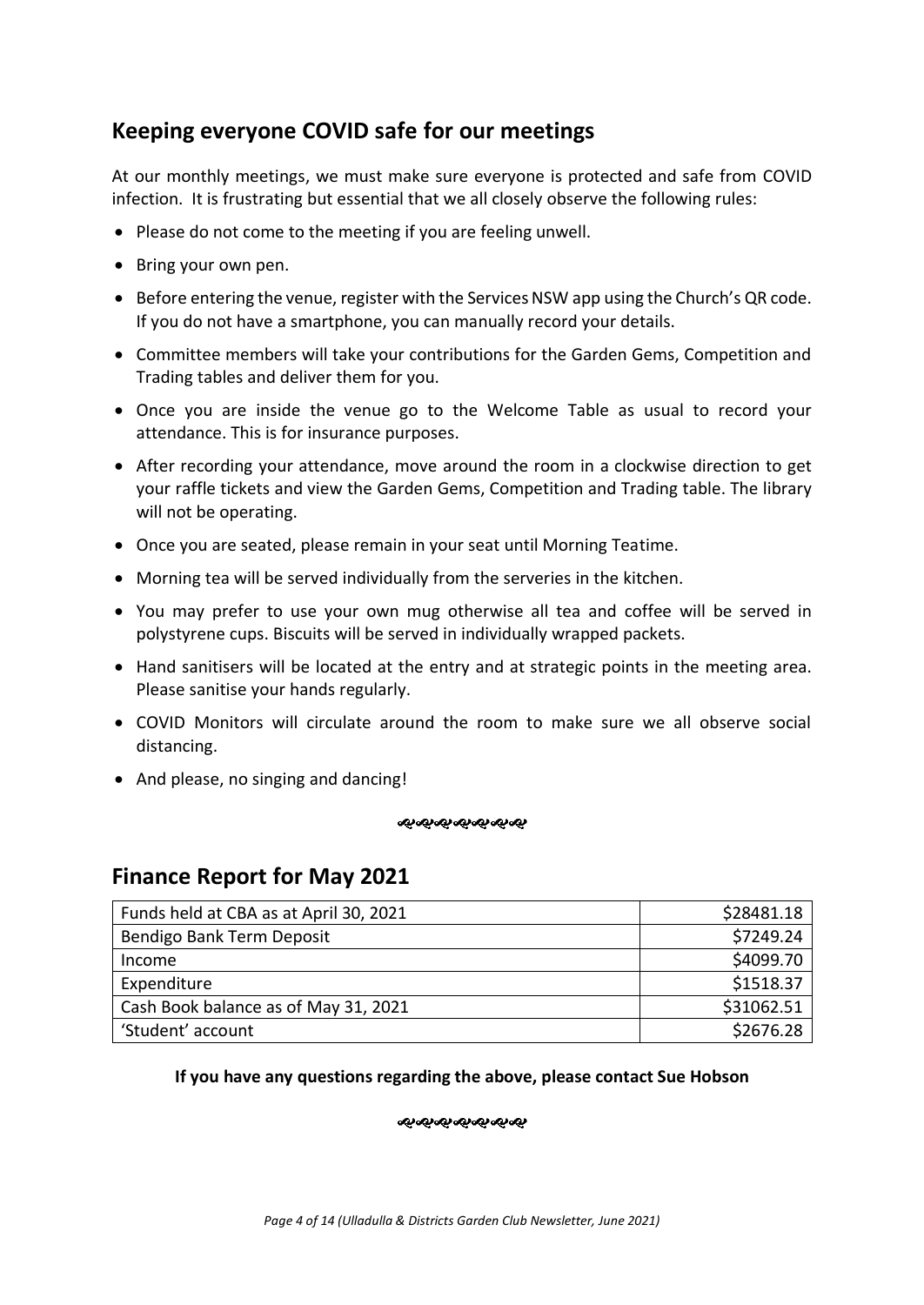## **ACTIVITIES - Debbie Kendall**

**22 September 2021, Wednesday: Day Trip to Bowral Tulip Festival & Red Cow Farm, Sutton Forest.** The Bowral Tulip Festival is one of Australia's oldest and best-loved floral festivals. Corbett Gardens, the centrepiece of the festival is mass-planted with spectacular curated displays of 75,000 tulip bulbs and 15,000 annuals. There will be daily entertainment and over 20 stalls with a large range of handcrafted wares, local produce and refreshments. Tickets for this event in Corbett Gardens need to be pre-purchased and entry times are limited – I have opted for a morning entry. Members will be free to spend as much time as they wish in Corbett Gardens during the morning (please note that Pass Outs are not available) and to also browse the shops in Bowral and purchase lunch.

In the afternoon we will visit the beautiful Red Cow Farm Garden in Sutton Forest. Red Cow Farm is a unique cool-climate garden set on 2 ½ hectares – it has 20 garden rooms including cottage garden, monastery garden, abbess's garden, bog garden, orchard, and kitchen garden, just to name a few.

**Cost: \$60 pp** includes coach, plus entry to Tulip Festival and Red Cow Farm. Lunch at own expense. Deposit of \$20 due by June meeting and full payment due at the July meeting. **Note: This trip is now full but please feel free to put your name on the waiting list**.

\*\*\*\*\*\*\*\*\*

**Monday 11 Oct – Thursday 14 October: 4 days/3 nights trip featuring visit to Mayfield Gardens, Oberon**. This trip is full, with a waiting list.

The trip will also include a visit to the Secret Garden & Nursery, Richmond; tours of Nooroo and Windyridge Gardens, Mount Wilson; Highfield Gardens, Little Hartley; Morning tea cruise on the Nepean Belle Paddlewheeler.

**Cost:** \$740 pp twin share - \$890 single rate – includes coach, dinner, bed & breakfast at the Nesuto Leura Gardens Hotel, light lunches; garden entries.

**Final payment due by 30 August 2021.** 

**Please also advise of any special dietary requirements as soon as possible**

#### \*\*\*\*\*\*\*\*\*

**Save the Dates:** 

**The following gardens will be open later in the year:**

**28 September 2021,** Judy Hamilton**,** Anker Avenue, Mollymook Beach **8 November 2021**, Elizabeth Stayt and Judy Thurecht, Bannister Head Road, Narrawallee. **1 December 2021,** Rose Richardson, Seaspray Street, Narrawallee. More details to follow.

#### ઌઌઌઌઌઌઌઌઌઌઌઌ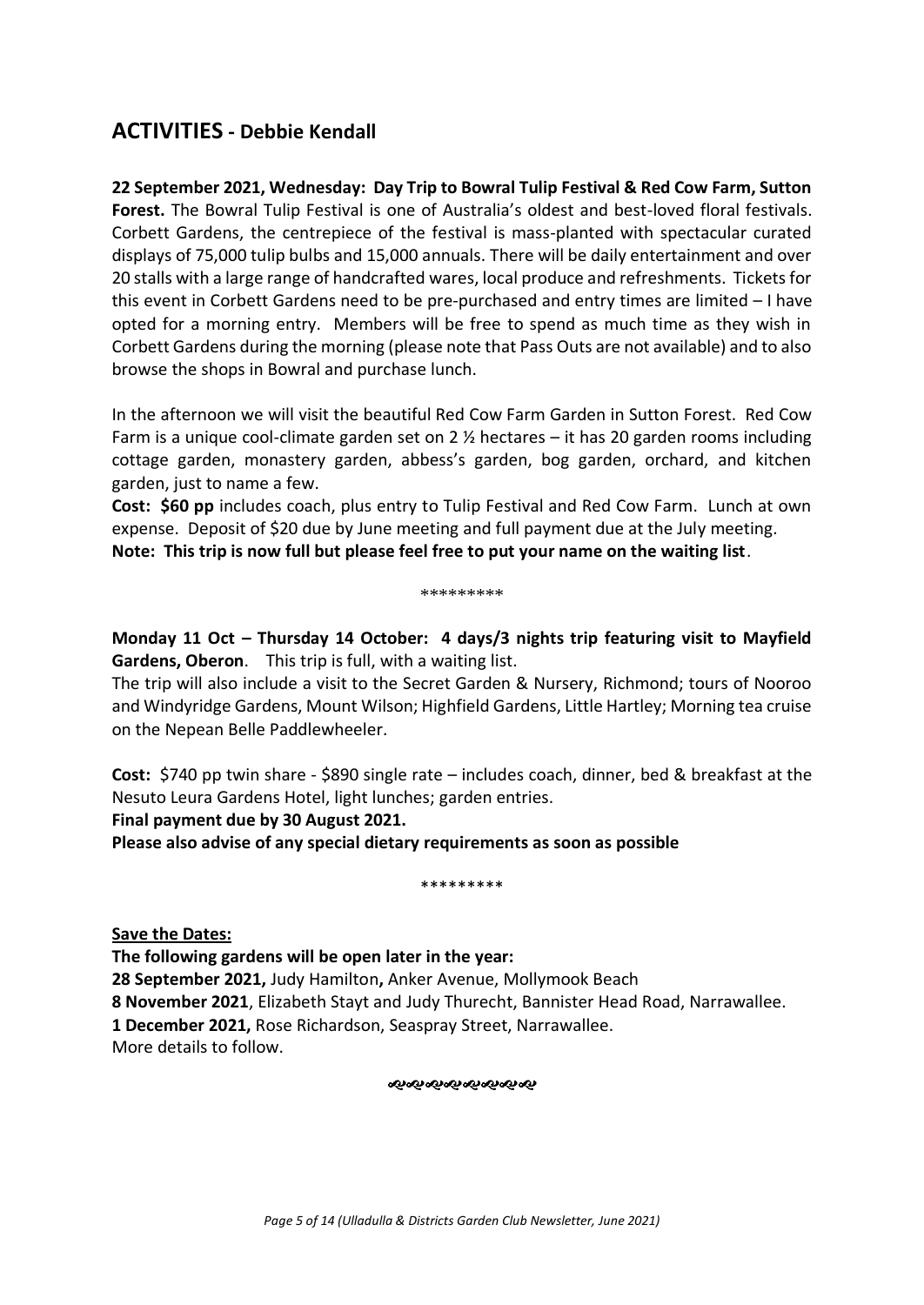## **About the animal world around us – Daryl Bishop**

I find that research on this month's intended subject is taking much longer that I expected. Normally I tend to keep a fairly tight rein on myself, but this month I keep going off on tangents whenever I find something of interest. The world has become my oyster, but it certainly slows down progress!

I have, therefore, decided to leave the main subject this month and share with you some things which I think are awesome, interesting etc. I hope you enjoy them.

The **short beaked ECHNIDA (**which is a relative of the platypus) is, despite being a mammal, is a monotreme; it lays eggs, suckles its young but doesn't have nipples – it also doesn't have teeth. It feeds on ants and termites (which don't have to be chewed). When frightened, it curls up into a tight spiney ball and hopes for the best – it often works!

> Many of our mouse-sized marsupials are rarely seen. The **fat-tailed DUNNART** if one of these. It is a shy animal which feeds by night and hides (by day) in cracks or under logs or in grass tussocks. Its claim to fame comes from the fact that it stores fat in its tail as an energy reserve for hard times when insects and other invertebrates are in short supply. Its range covers the eastern half of Australia.

The **HUNTSMAN spider** does bite but it is not poisonous. It doesn't build webs although it has the necessary equipment to do so. Unlike the web building spiders, the Huntsman actively pursues its prey. It can produce a thread which it uses as a safety line when it climbs or makes long jumps when hunting. Unlike most spiders, the Huntsman can scuttle sideways as well as forwards and can pounce on its prey

from either type of movement. Because of their flattened bodies (and despite their long legs) can enter and or hide in small cracks etc when such entry would seem impossible.

> **DAMSALFLIES** differ from dragonflies in that they are smaller and more delicate in appearance. There are also a few anatomical differences. Both, however, belong to one of the most ancient lines of insects (from carboniferous times – about 270 million years ago).

The **GEOMETRID moths** are excellent flyers. Their wings are aerodynamically shaped, and I now quote from one of my books *"To resemble a miniature hang-glider".* I really do think the writer got it the wrong way round – surely the moth came before the hang-glider!

*Page 6 of 14 (Ulladulla & Districts Garden Club Newsletter, June 2021)*









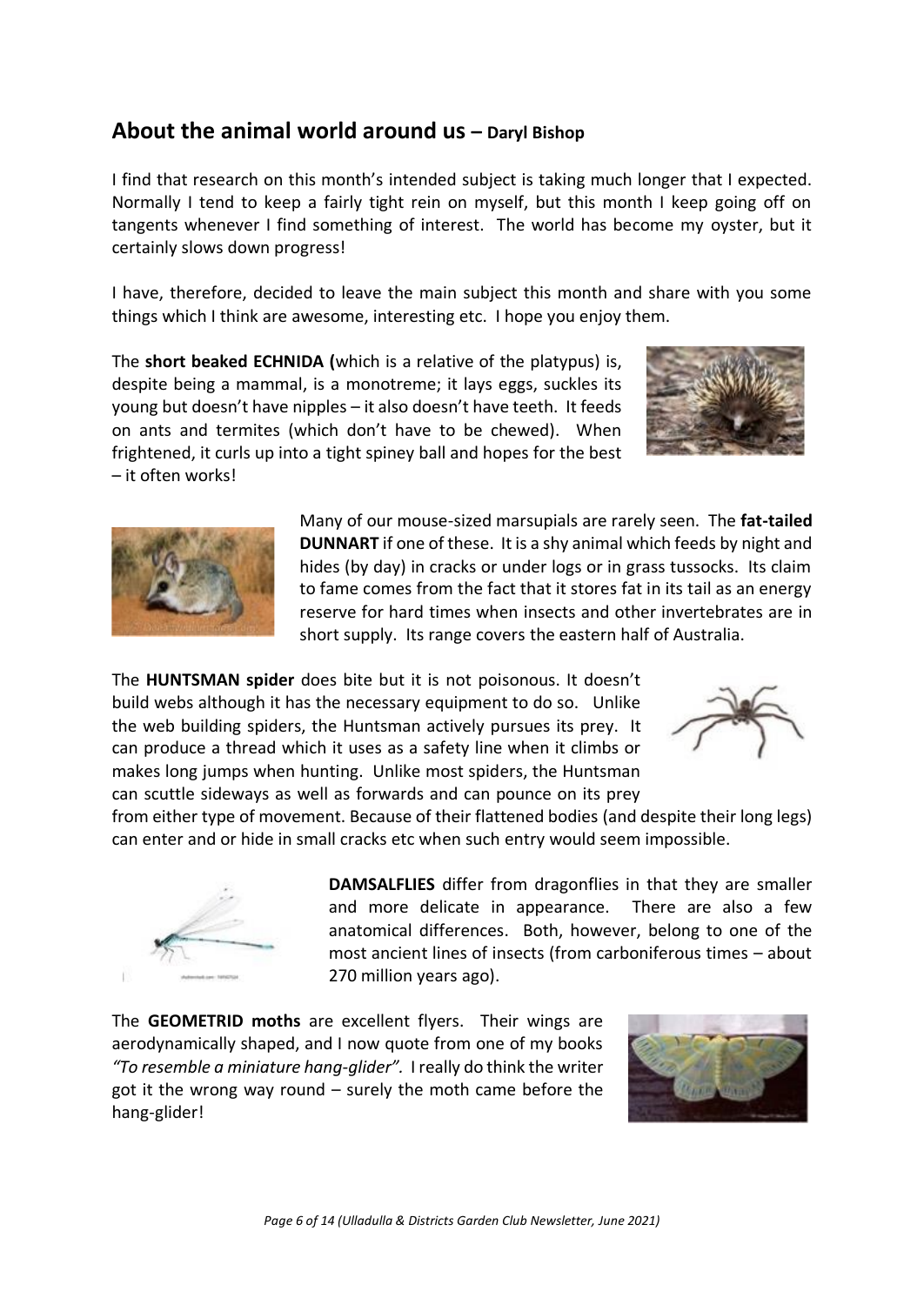The common **RING-TAIL possum** has a prehensile tail which can hang loosely or be used as a fifth limb for climbing etc. It is also often used like a woman's tote bag as a sort of hold-all for carrying things, particularly nesting material.





**True FLIES** have only one pair of wings. Other insects have two pairs. What would have been the second pair of wings in flies have been (over time) reduced to small appendages which act as gyroscopes to stabilise flight.

That is all this time.

ઌ૰ઌઌઌઌઌઌઌ

## **Would you like to be a Member in Focus at one of our meetings?**

We would love to hear from any member in our club who can share their journey with us  $-$  it doesn't have to be garden related, or it can just be some photos that you can share with us – it is up to you.

You could be a new member or a long-standing member whose garden has evolved significantly since they last presented. Don't be shy as we can assist with your presentation.

If you are interested in sharing your knowledge and experiences with the club, please contact Colleen Ringe.

### ઌ૰ૡ૰ૡ૰ૡ૰ૡ૰ૡ૰ૡ

**Horse Island Book**:

During our visit to Horse Island on 1 June, some members expressed interest in purchasing the book on Horse Island written by the Island's owner, Christina Kennedy. Christina didn't have any books on hand but has a supply at her Sydney home. She has offered to stop at Ulladulla with copies of her book when next travelling between Sydney and Horse Island unfortunately we don't have a timeframe for when this might be.

If you are interested in ordering a copy of this beautiful book the cost is **\$80**. Payment is required **NO LATER than Monday 28 June** either direct to our Treasurer, Sue Hobson at the meeting or by Direct Deposit into the Garden Club's Account - Reference: H.I. Book plus your surname.

જાજાજાજાજાજાજાજા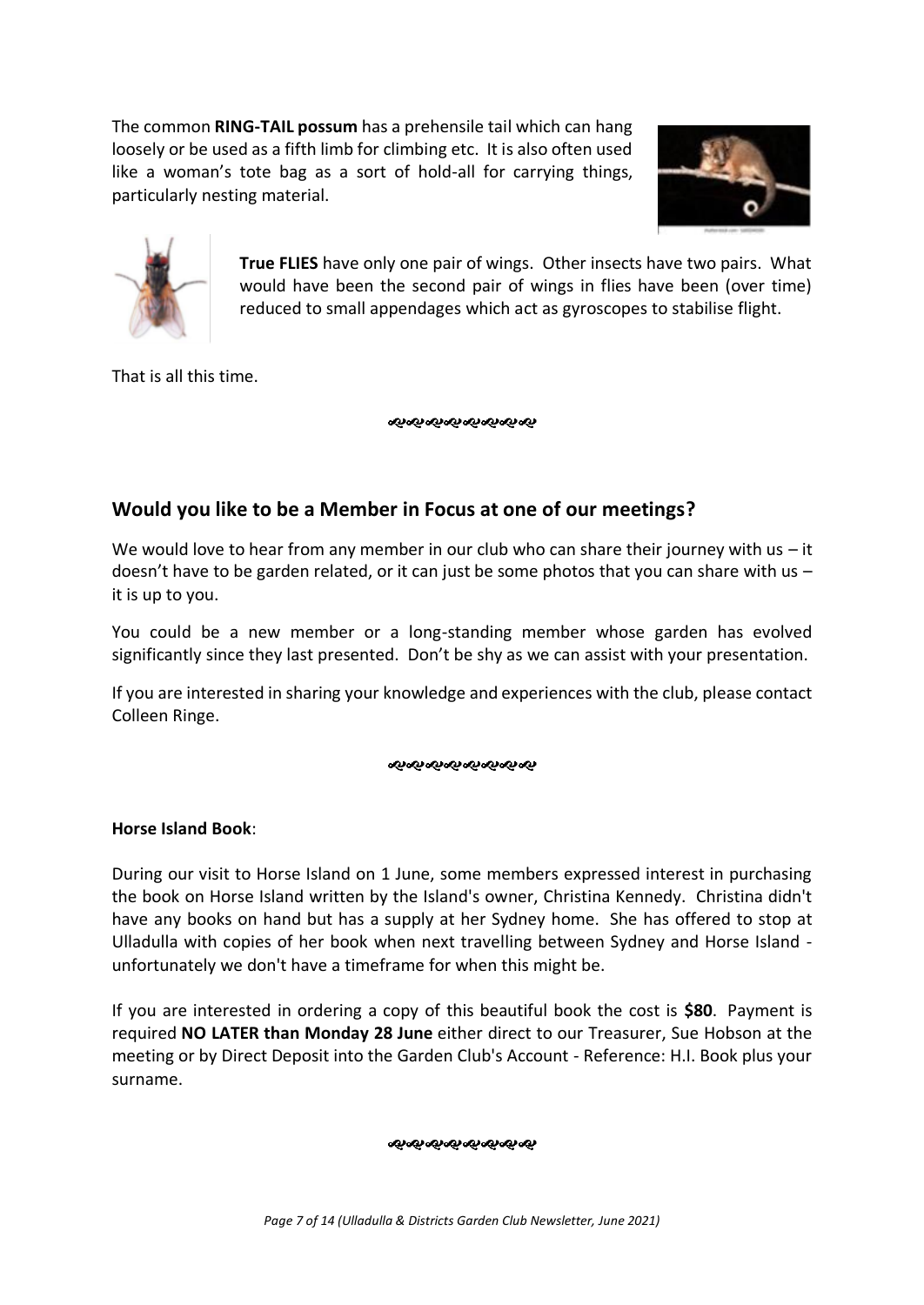### **Visit to Horse Island**

Our long-awaited visit to Horse Island finally took place on Tuesday 1 June, after last year's visit was cancelled due to COVID. Needless to say, we were all very excited to board our two mini coaches when they arrived at the Civic Centre that morning. After a brief comfort stop at Moruya we arrived at Horse Island, an 80-hectare property which sits in Tuross Lake near Bodalla. The owner, Christina Kennedy, greeted us warmly on our





arrival and gave us a brief rundown on the property's history, including its acquisition by herself and her husband Trevor. Christina and head gardener Julian then accompanied us on a tour of her fabulous property. Horse Island consists of 3 elegant homes that have been built on the island, landscaped gardens consisting of beautifully maintained native plants, golf course, stables, architect designed propagation hothouse and nursery, and the pool/bbq area known as "The Pavilion".

After a cool, crisp morning, it turned out to be a beautiful

sunny and warm day. As we walked around this magnificent property, Christina and Julian were always on hand to talk about the different species of natives and answer the multitude of questions we all had. We were also treated to a delicious morning tea at the Pavilion. Finally, we had to say goodbye to Horse Island, but not before presenting Christina with a donation which she gives to the local Bodalla Primary School and a memento to remember us by - two "rusty" ducks. I received a message later in the day from Christina to say how much she loved and appreciated her duck sculptures and to pass on her thanks to everyone. She also attached a photo of them already placed in the garden.



We then had a very tasty lunch at the Moruya Golf Club, along with a few welcome beverages, followed by a quick stop at the Moruya Garden Centre where most of us had a fabulous time purchasing plants and a variety of garden ornaments (I think the Moruya Garden Centre profits were pretty good that day). It was a fabulous day and one to be fondly remembered.





*Page 8 of 14 (Ulladulla & Districts Garden Club Newsletter, June 2021)*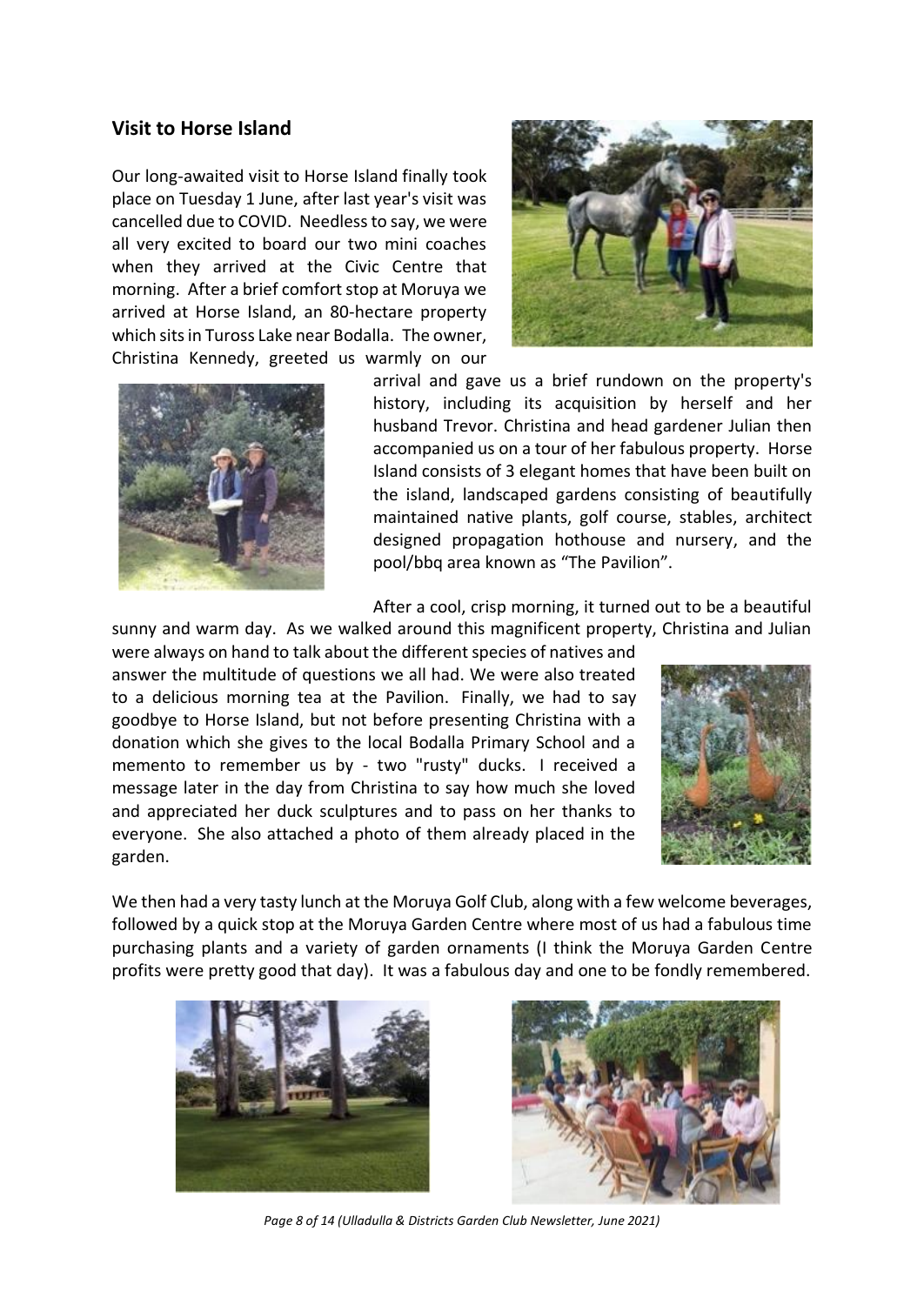## **Garden Club 46th birthday Year** – thank you Yvonne Steain

Does anyone know anybody who was at the inaugural meeting of the Ulladulla & Districts Garden Club on July 10, 1974? Who were the people who had the inspiration to gather a few enthusiastic gardeners together and form what has become the magnificent club we love today.

I think it was 1981 when I joined the club in Kendall Cottage, with just a handful of other interested gardeners.

After several years, membership grew, and we moved to the Surf Club at Mollymook. The Surf Club grew, and a new bigger clubhouse was built, and we moved in.

The Garden Club undertook landscaping the premises around the new clubhouse. Members planted semi-advanced mainly Australian native shrubs for instant display. The very next day, every plant had been removed. Obviously, somebody decided they needed a nice garden more than Mollymook Surf Club did!

The Garden Club soon outgrew the new premises, and this growth has continued over the years.

We have held meetings in the Anglican Church Hall, and two tenures in the Civic Centre and in our present premises in the Baptist Church.

Over the years, the club was very successful in the Blessing of the Fleet competition, winning first prize several times.

We had trips with a small local bus company driven by owner Reg Turner. After Reg retired, we used Ulladulla Bus Company and Sean Bray took us far and wide for many years.

We continue to visit gardens, large and small, near and far. Visits to members' local gardens are popular outings and always well attended.

In the early days, all the presidents of our club were men.

One year, there were no volunteers for President. Lovely Gwennys (her surname escapes me) offered to accept the position. There was a cry from a voice on the floor, "But she is a woman, the President has to be a man"! But lovely Gwennys was elected – our very first female President. We don't have any such outcry these days. Since then, men and women have held positions, and all participate to the successful running of the club.

## **Happy 46th birthday.**

ઌ૱ઌ૰ઌ૰ઌ૰ઌ૰ઌ૰ઌ૰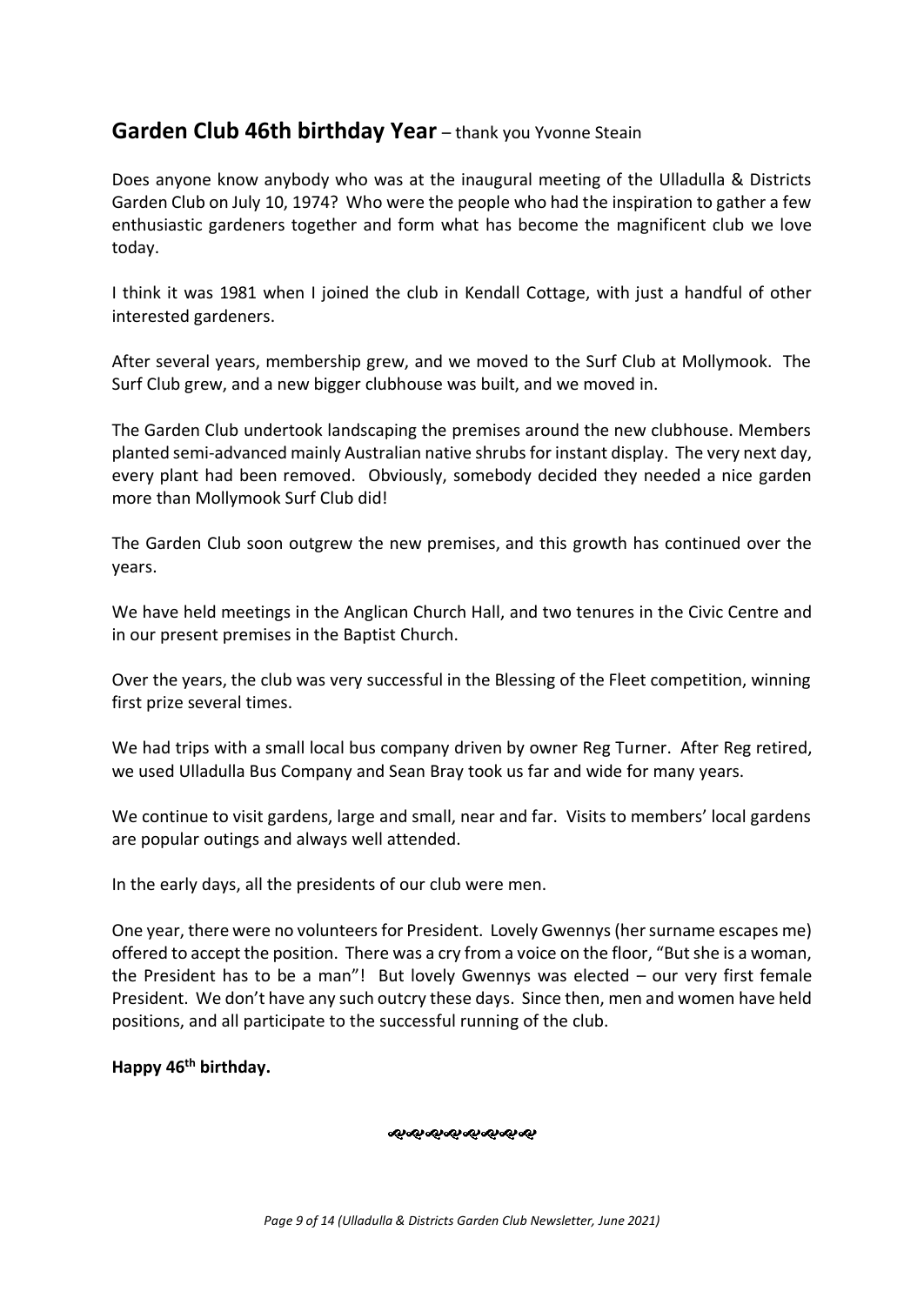## **Guest Speaker for May, Anne Cherry**

told us all about possums

The **brush-tailed possum** is the most widely distributed possum in Australia. It can be found in forests and woodlands all along the east coast and lives in inland areas along treelined rivers and creeks. Brushtails get their name from their



dark, thick, bushy tail. They have pointed ears like a cat and are about the size of a big cat. A nocturnal animal, it is active at night and usually spends the day sleeping. In the bush, brushtail possums feed on leaves, buds, flowers, fruits, nestling birds, and eggs. They have strong teeth and often use their front paws to hold their food while eating.

Brush-tailed possums are marsupials, and their young are usually born in May and June after a gestation period of 17 days. The newborn possum finds its way to the mother's pouch and attaches itself to a teat. After feeding and growing for about five months in the pouch, the young possum spends another two months clinging to its mother's back as she moves about. Usually only one young is born at a time and males do not take part in looking after the young.

By the time they are seven months old, the young possums are independent of their mothers. They are fully grown by about 10 months and the females will usually start to breed for the first time when they reach 12 months of age.

**Ringtail possums** are less common than brushtails and a bit smaller in size. They live along the east coast of Australia, in Tasmania and the southwest of Western Australia. The Ringtail has smaller ears than the Brushtail. It is usually grey-brown in colour with red flanks, white underparts and white spots behind the ears. Ringtails have a rat type face and are often mistaken for one.

Ringtail possums get their name from their long, tapering tail. The last third of the tail is often white. It is prehensile, meaning it can grip like another hand. This possum can grip branches with its tail and even carry nesting material with it. Ringtails eat mostly leaves, including eucalyptus leaves and some flowers. They will sometimes develop a taste for flowers in your garden.

Brushtail and Ringtail possums are at risk from cats, dogs, foxes, traffic and electrocution from powerlines, cables, and transformers. Possums are also at risk from removal of habitat due to human development. It takes anywhere from one hundred years or more for tree hollows to form in eucalypt trees.

As land has been cleared for dwellings, development and farming, the number of available hollows has sharply declined. Once tree hollows are gone, they cannot be naturally replaced for a long time until new hollows develop in other or newer trees.

Due to lack of adequate tree hollows, possums move into our roofs through holes and establish homes for themselves inside where it is safe and dark. The best solution is to make friends with local possums. If you encourage a possum to stay around and claim your yard as its territory, other possums will be discouraged from taking up residence.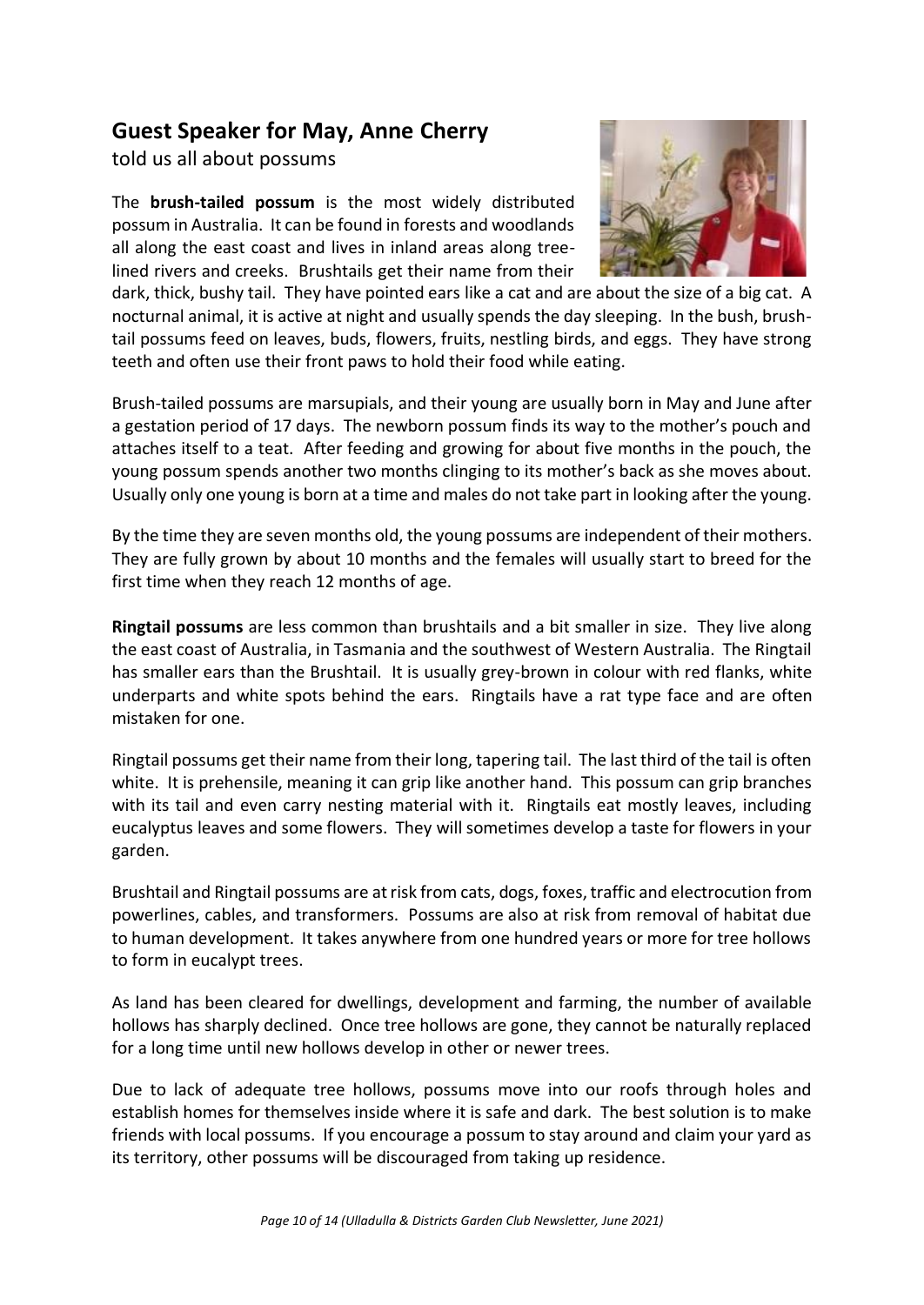## **Community Information – CTA**

John Mallos, President of CTA (Community Transport Aid), gave a talk to members on the role and services provided by the organisation. CTA was formed in 1983 to assist residents in the Ulladulla district to get to medical appointments. Since that time CTA has grown and now provides transport for more than 2000 clients every year. CTA is a self-funded organisation staffed by volunteers. If anyone is interested in becoming a member of the organisation and is willing to offer their time to assist in the organisation's role, you can contact them through their office on phone number 4455 4415. Should you require assistance in getting to your medical appointments you can also use this number to arrange transport.



John Mallos, CTA President & Vicki Weir, Garden Club Member is a driver & CTA Committee Member

ઌ૰ઌ૰ઌ૰ઌ૰ઌ૰ઌ૰ઌ

## **Bushfire Stories Black Summer 2019 – 2020**

At the May meeting Carol Hodgetts told us about this publication. If you wish to purchase a copy it is \$25.00/copy including postage. Please pay by direct deposit into the U3A Northern Illawarra Account with the IMB at Thirroul (BSB 641-800 Acc 200420144) either by EFT or in person at any IMB branch and confirm by posting evidence of payment for books to: The Treasurer, U3A Northern Illawarra, PO Box 849, THIRROUL NSW 2515 If you wish to pay by cheque, please make it out to U3A Northern Illawarra and mail it to the Treasurer at the above address.

#### ೲೲೲೲೲೲೲೲೲ

## **Shirley Smith Award 2021**

We have received 2 tips or tricks this month – please keep them coming in ...

**Tip 1** – Over-the-door hooks designed for indoors can be useful in the garden. Hook them over a tree branch, fence, or pergola. No nails, screws or drilling required. Supports hanging baskets or a trailing plant.

**Tip 2** – when planting those self-seeded small plants from garden to pots, sprinkle the soil around the plant – do not tamp down. Then submerge the pot into a bucket of water, lift out and let drain. The seedling settles in quickly without damage to the delicate roots.

#### ઌ૰ઌ૰ઌ૰ઌ૰ઌ૰ઌ૰ઌ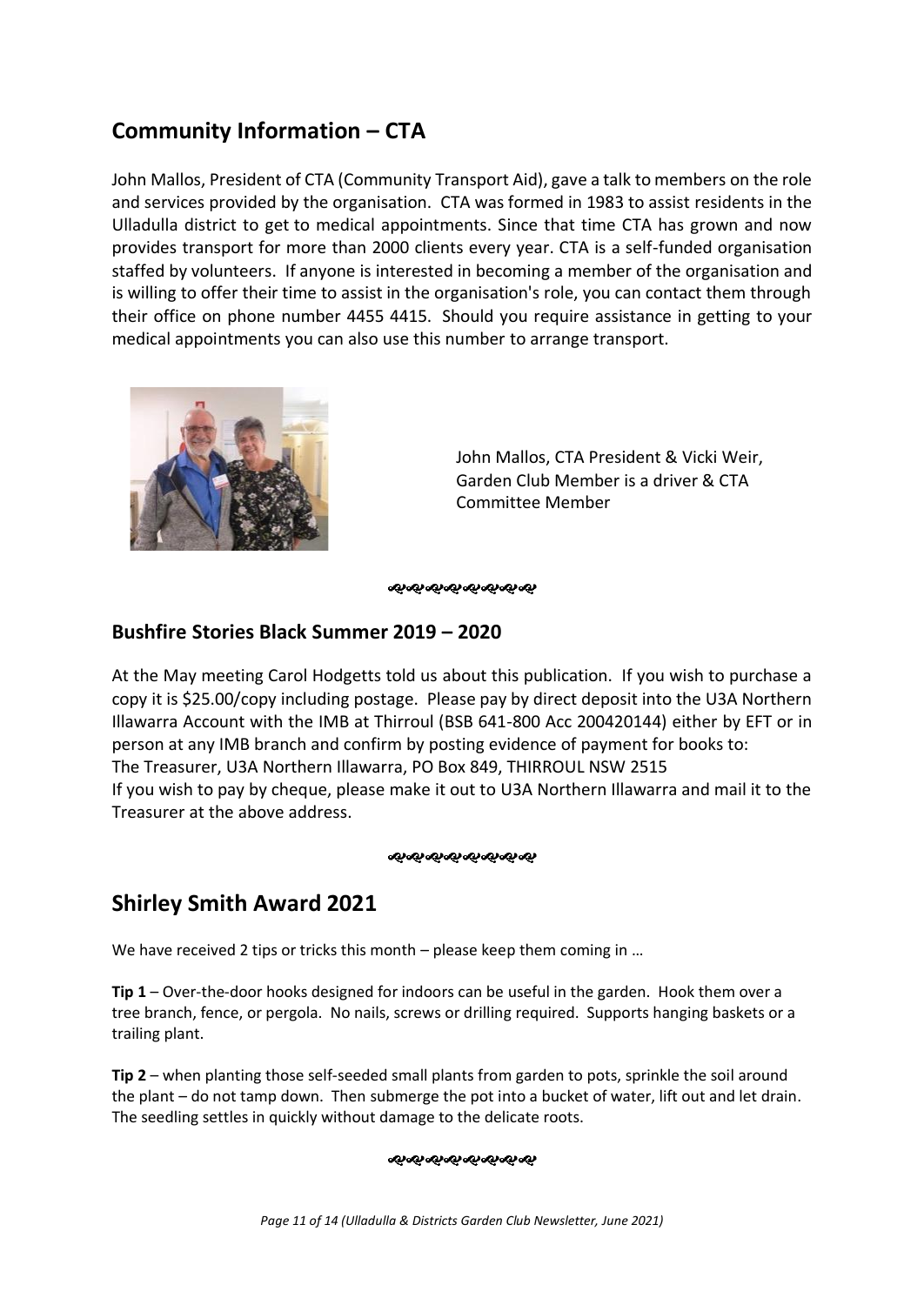## **Photo Competition for June**





**Heather Steadman Ruth Ruth Ruth Ruth Ruth Ruth** 

## **May meeting competition** – **One Perfect Bloom**, and the winners were:







1st Place: Yvonne Byatt 2nd Place: June Harris 3rd Place: Larraine Schachter

## **The Competition for the June meeting is Winter Wonders**

## **Competitions for 2021**

**September** Orchids **July** Camelias **Camelias October** Roses

**August** Succulents **November** Symphony in White

જાજાજાજાજાજાજાજા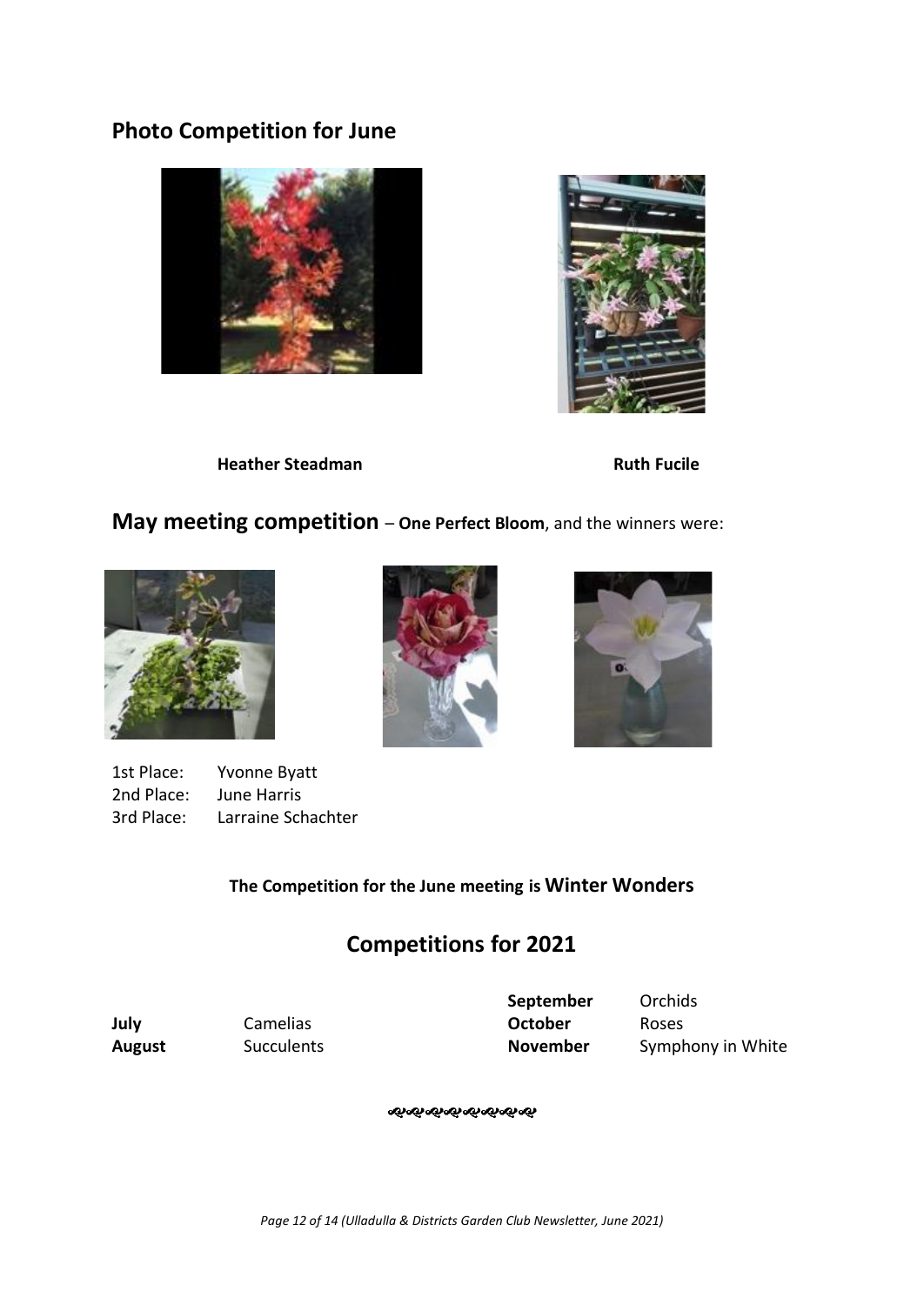## **Garden events that may be of interest to you** – (not part of UGC planned activities)

# **Garden Clubs of Australia – Biennial National Convention**

Sep 12 – 16, Townsville [www.gcaconvention2021.com](http://www.gcaconvention2021.com/)



**Tulip Time Festival 2021**, 17 Sept - 4 Oct 2021 Corbett Gardens, Bendooley Street, Bowral

**Robertson Open Gardens** October 9 and 10, 2021

**Roses by the Seaside, 2021 National Rose Championships and Conference, Kiama** Sat Oct 16 and Sun Oct 17 The Pavilion, 2 Bong Bong Street, Kiama <http://www.nsw.rose.org.au/rose-society-events>

**Bundanoon Garden Ramble** October 30 and 31 2021

**Bathurst Spring Spectacular 2021** (including plant and garden expo) Sat Oct 30 and Sun Oct 31 [www.bathurstgardenclub.org.au](http://www.bathurstgardenclub.org.au/)

**Birchwood (near Benalla) Open Garden** Sat Oct 30 and Sun Oct 31 [www.birchwoodnearbenalla.com.au](http://www.birchwoodnearbenalla.com.au/)